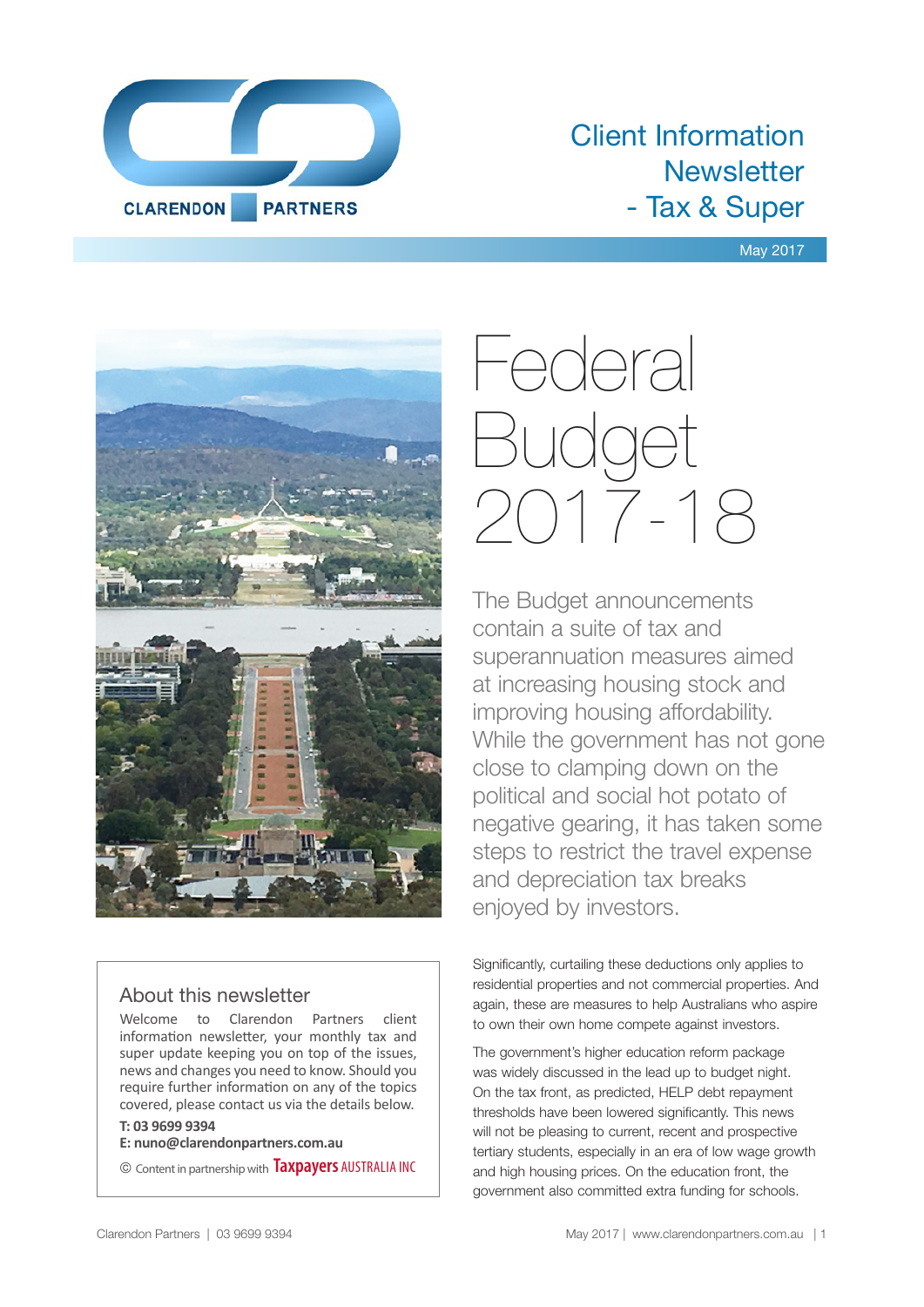#### Federal Budget 2017 *cont*

Infrastructure and health initiatives are staples of every federal budget and this year is no different. As usual, with large-scale national interest commitments, the government giveth, and the government taketh away.

Last year, many individual taxpayers received small "cake and coffee" tax cuts (so called because they averaged around \$6) which were touted as an important first step to addressing bracket creep.

But one year later, the government announces that the Medicare Levy will increase to 2.5%, which will surely eat into those tax cuts (for those lucky enough to have received them). The higher Medicare Levy will go towards funding the NDIS and a new Medicare Guarantee Fund.

Last year's Budget was one for small businesses. This year, the small gift is a one year extension of the \$20,000 instant asset write-off for 2017-18. Unfortunately, the government will tighten access to the small business CGT concessions. For larger businesses, the government will again try valiantly to push the rest of its 10-year company tax cut plan through a Senate that was unwilling to give those tax cuts to companies with turnovers exceeding \$50 million a mere 6 weeks ago.

In a non-election year, there have not been too many sweeteners, but a focus on balancing the budget. The attempts to improve housing affordability are certainly to be applauded – time (and housing prices) will tell whether they hit their mark.  $\blacksquare$ 



## **FEDERAL BUDGET 2017:**

# Individuals

#### Medicare levy will increase from  $2\%$  to  $2.5\%$

The Medicare levy will increase by 0.5% from 2019-20 to ensure that the National Disability Insurance Scheme (NDIS) is fully funded. Other tax rates that incorporate the top personal tax rate, such as the FBT rate, will also increase.

The increase in the Medicare levy will swallow the benefits from last year's tax cuts for individuals with taxable incomes exceeding \$80,000. The increase however has been pushed out to beyond the next federal election.

#### Medicare levy low-income thresholds increase

The Medicare levy low-income thresholds will increase from 2016-17 (see table below). The increase in the low-income thresholds will provide some relief for lower income earners from the across-the-board 0.5% increase to the Medicare levy that will commence in 2019-20. Ideally, the government will increase the thresholds in line with economic growth or wage growth so that affected taxpayers are not disadvantaged over the years.

|                                  | <b>Current threshold</b> | Threshold in 2018-19                                 |
|----------------------------------|--------------------------|------------------------------------------------------|
| Single                           | \$21,335                 | \$21,655                                             |
| Family                           | \$36,001                 | \$36,541 (plus \$3,356)<br>for each dependent child) |
| Single seniors and<br>pensioners | \$33,738                 | \$34,244                                             |
| Senior and pensioners<br>family  | \$46,966                 | \$47,670 (plus \$3,356)<br>for each dependent child) |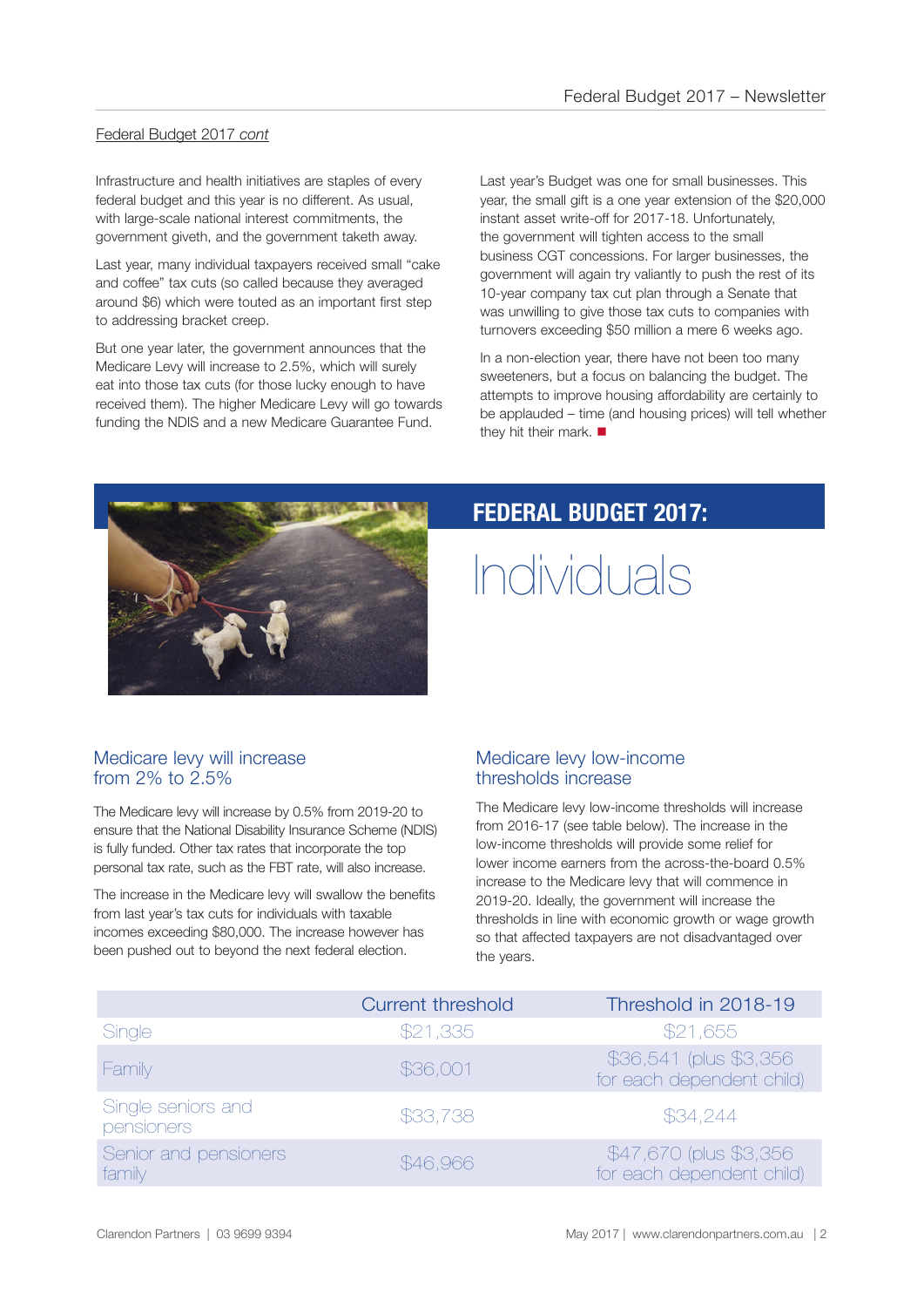#### Federal Budget 2017: Individuals *cont*

#### HELP debt repayments

From 1 July 2019, the indexation of the Higher Education Loan Program (HELP) repayment thresholds, currently linked to Average Weekly Earnings (AWE), will be changed to align to the Consumer Price Index (CPI). The new thresholds and rates apply from 2018-19, and the indexation of HELP repayment thresholds to CPI from 2019-20. See table below.

This measure is part of the government's Higher Education Reform Package. Overall, the proposal to reduce repayment thresholds by almost \$14,000 will not be welcomed by current university students, high school students who aim to study at university, and former students who are still bearing a HELP debt. The reduction of the minimum repayment rate from 4% to 1% may not offer sufficient relief from the change in thresholds.

#### Family Tax Benefit Part A

The government will reduce Family Tax Benefit (FTB) Part A supplement payments by \$28 per fortnight for each child who does not meet immunisation requirements. The government will also implement a consistent 30 cents in the dollar income test taper for FTB Part A families with a household income in excess of the Higher Income Free Area (currently \$94,316).

The measure will apply for the supplement payments from 2017-18, and the income test taper from 2018-19.

The FTB Part A supplement payment announcement is aimed at discouraging parents from not immunising their children. The income test taper proposal ensures that higher income families are subject to the same income test taper rates.  $\blacksquare$ 

#### Changed HELP thresholds & repayment rates

|                                                                    |                     | Current (2017-18) Proposed (2018-19) |
|--------------------------------------------------------------------|---------------------|--------------------------------------|
| Minimum repayment threshold<br>(taxable income)                    | \$55,874            | \$42,000                             |
| Minimum repayment rate (applies<br>to minimum repayment threshold) | 4%                  | 1%                                   |
| Maximum repayment rate                                             | 8% (from \$107,214) | $9.5%$ (from<br>\$100,655            |



#### Travel expenses relating to residential rental properties

The government will disallow deductions for travel expenses related to inspecting, maintaining or collecting rent for a residential rental property. The measure is to apply from 2017-18.

This seems to be an integrity measure put in place by the ATO to address concerns that many rental

### **FEDERAL BUDGET 2017:**

Housing

property owning taxpayers have been claiming travel deductions without correctly apportioning costs, or have claimed travel costs that in reality were for private travel purposes.

However this measure will not prevent property investors from engaging third parties such as real estate agents for property management services and other related services. These expenses will still be deductible as is the position now.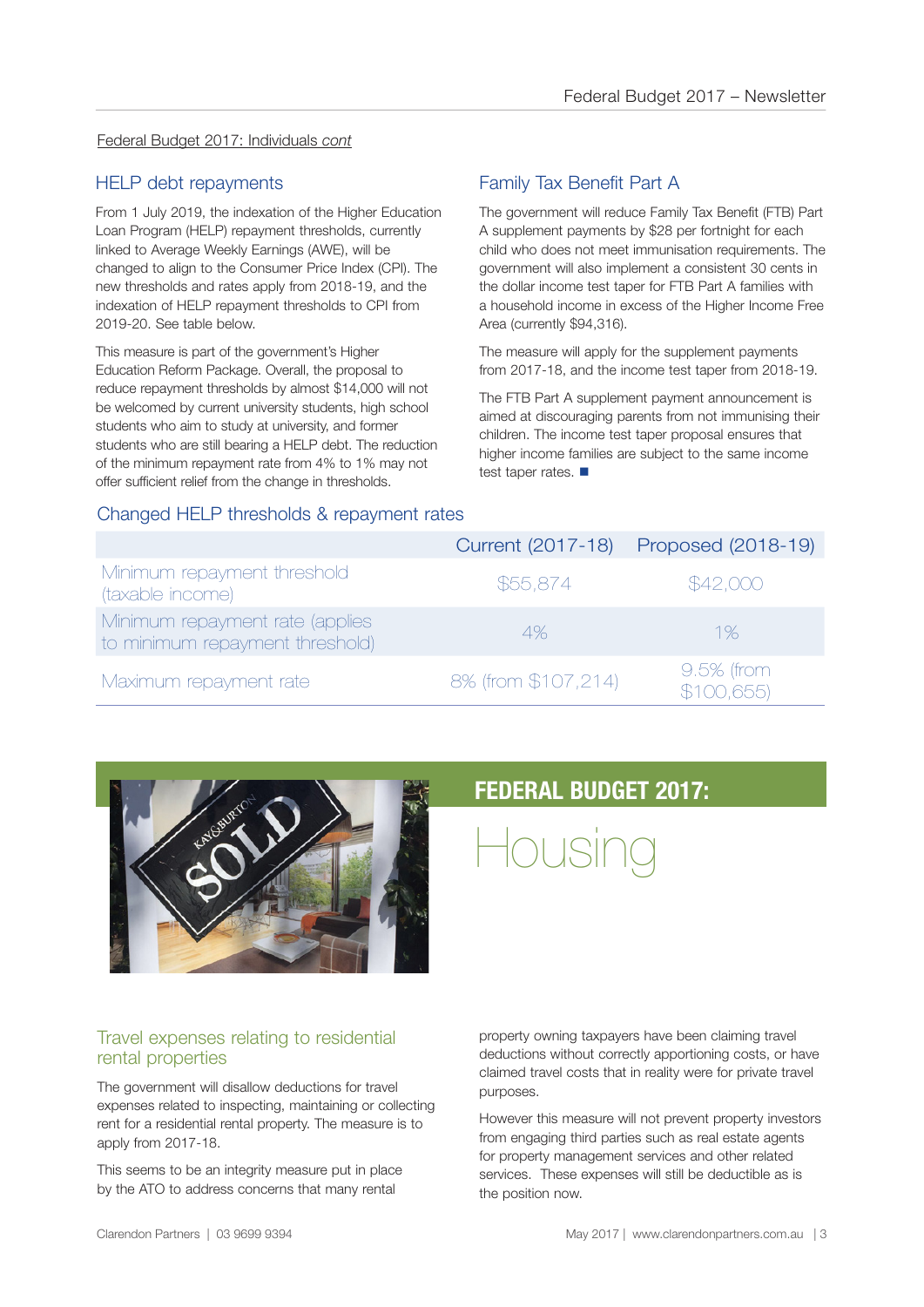#### Federal Budget 2017: Housing *cont*

#### Restricting rental property depreciation deductions

Currently, investors who purchase plant and equipment for a residential investment property are able to claim a deduction over the effective life of the asset. However under this measure subsequent owners of the property will be unable to claim deductions for the plant and equipment purchased by the previous owner.

Plant and equipment purchased on or before 9 May 2017 will continue to give rise to deductions for depreciation until either the investor (which may include a subsequent owner) no longer owns the asset, or the asset reaches the end of its effective life. But contracts entered into after budget night (specifically 7.30pm (AEST) on 9 May 2017) fall under the new rules.

This proposal is one of a suite of budget measures intended to improve housing affordability for owneroccupiers. While the government has stopped far short of restricting negative gearing, by limiting the ability of residential property investors to claim depreciation deductions for plant purchased by a former owner of the property, it is limiting the tax breaks enjoyed by investors.

Acquisitions of existing plant and equipment items will be reflected in the cost base for capital gains tax purposes for subsequent investors.

#### Foreign and temporary residents – main residence exemption

Foreign and temporary tax residents will not be able to claim the main residence CGT exemption from budget night (that is, from 7:30pm AEST on 9 May 2017). Existing properties held before this date will be grandfathered until 30 June 2019.

Foreign and temporary residents may currently utilise the absence rule in the CGT main residence exemption provisions to claim the main residence exemption on an Australian property even if they are not residing in it. They can use the rule for up to six years if they are renting out the property, or indefinitely if they are not deriving income from the property.

These taxpayers will now be subject to CGT on the sale of real property that they claim as their main residence. In other words, the CGT main residence exemption will not apply.

Affected foreign and temporary residents may need to contemplate selling their property by 30 June 2019 if they wish to realise the increase in value without attracting Australian income tax.

#### Foreign resident CGT withholding

The government will make the following changes to the foreign resident CGT withholding rules:

- the withholding rate will increase from 10% to 12.5% from 1 July 2017, and
- the withholding threshold will be lowered from \$2 million to \$750,000 from 1 July 2017.

Currently a non-final withholding tax applies to sales of real property by non-residents for tax purposes. The current withholding tax rate is 10% of proceeds of sale and applies to real property transactions with a market value of \$2 million or more.

The budget measure proposes to increase the withholding tax rate from 10% to 12.5% and lower the transaction value threshold from \$2 million to \$750,000.

The large reduction in the threshold will especially affect property vendors and purchasers in Australia's large capital cities. The sales of many more family homes will be affected by the \$750,000 threshold than by the current \$2 million threshold.

Purchasers of these properties must withhold the relevant amount at settlement and pay it to the ATO without delay (the general interest charge may apply to late payments). The penalty for failing to withhold is equal to the amount that was required to be withheld and paid.

It is also the responsibility of the purchaser to check whether a withholding obligation exists (that is, whether the vendor is likely to be non-resident). The reduction of the threshold will require many more buyers of family homes to play the role of tax collector.

A resident vendor needs to receive a clearance certificate from the ATO to ensure that withholding is to apply. Again, the reduction of the threshold creates extra administrative burden.  $\blacksquare$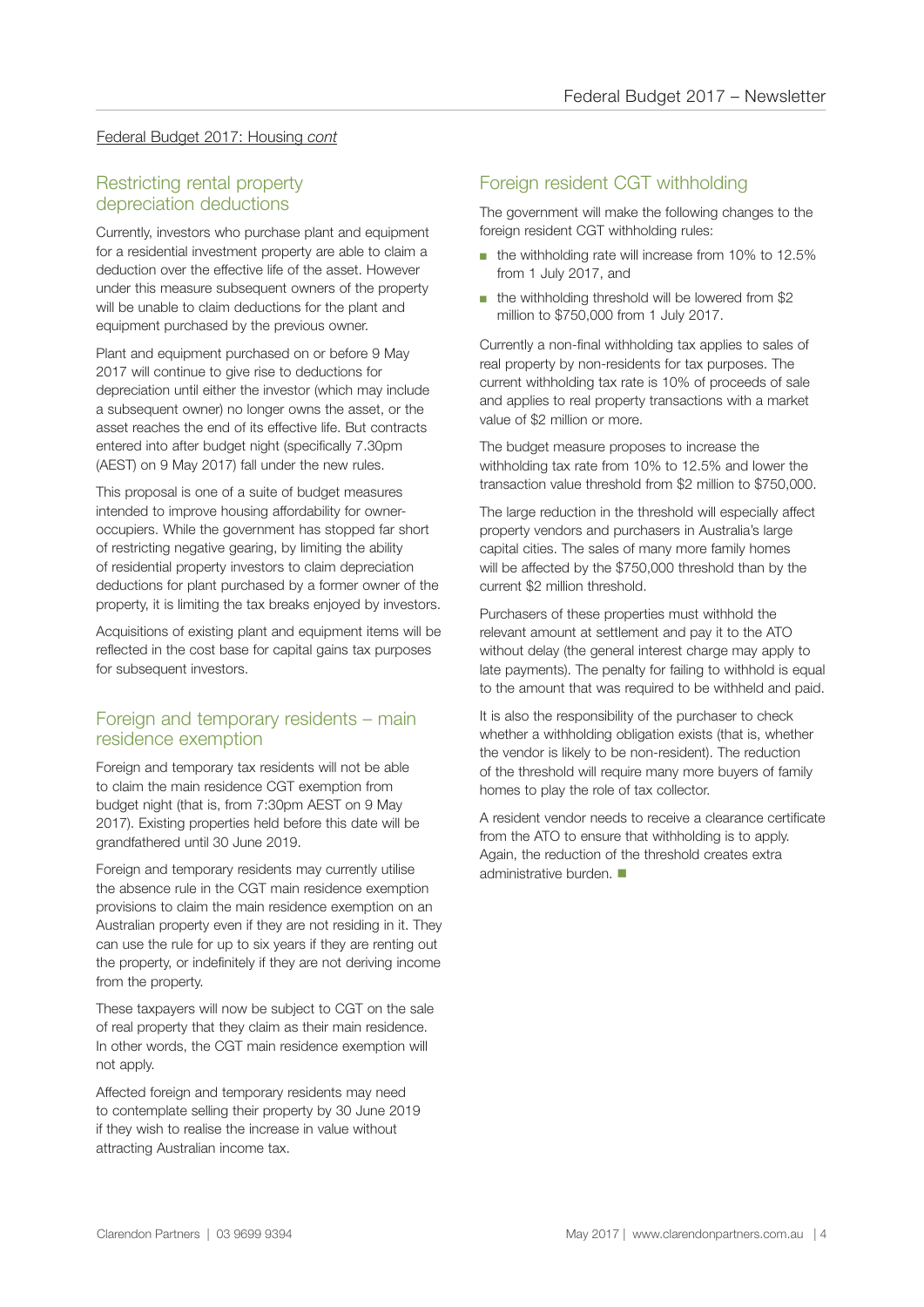#### Federal Budget 2017: Individuals *cont*



# **FEDERAL BUDGET 2017:**

Business

#### \$20,000 instant asset write-off

The \$20,000 instant asset write-off will be extended for another 12 months until 30 June 2018. This was due to revert to \$1,000 on 1 July 2017.

Under this measure, small businesses (with aggregated turnovers of less than \$10 million) will be able to immediately deduct purchases of eligible assets costing less than \$20,000 first used or installed ready for use by 30 June 2018.

The business community has been asking for the \$20,000 write-off to remain permanently. Although the extension of one year is less than what most business owners would prefer, it is nevertheless a good step.

The annual aggregated turnover threshold to access this concession has also been increased from \$2 million to \$10 million from 2016-17. The threshold increase along with this Budget announcement means that many more businesses will be able to access this concession than in previous years.

Assets costing \$20,000 or more can continue to be placed into the simplified depreciation pool and depreciated at 15% for the first income year and 30% for each income year afterwards. The pool balance can also be immediately deducted if it reduces to less than \$20,000 during this period.

#### Small business CGT concessions

The government will amend the small business CGT concessions to ensure that the concessions can only be accessed in relation to assets used by a small business or ownership interests in a small business.

The concessions assist owners of small businesses by providing relief from CGT on assets related to their business that help them to re-invest and grow, as well as contribute to their retirement savings through the sale of the business.

The measure, with application from 2017-18, will affect taxpayers:

- that are small businesses with annual aggregated turnover of less than \$2 million, or
- whose asset was used in a connected small business, or
- who have a maximum net asset value not exceeding \$6 million.

However without legislative detail being available, it is a little unclear as to whether the measure will result in:

- the concessions becoming unavailable in relation to passively held assets, or
- the concessions only being available in relation to passively held assets if both parties are small businesses.

In either case, it would appear that this measure will have the effect of restricting the availability of the small business CGT concessions. This is disappointing, especially with the turnover threshold remaining at \$2 million while the threshold for all other small business concessions increased to \$10 million or \$5 million from 2016-17.

#### Reintroducing the 10-year enterprise tax plan

In the 2016-17 budget, the government proposed a 10-year enterprise tax plan that included progressive tax cuts over 10 years for all companies until the corporate tax rate is 25% in 2026-17.

In late March 2017, Parliament passed legislation to give effect to these tax cuts – but only for companies that carry on a business and have an aggregated annual turnover of less than \$50 million.

The government has now announced its intention to reintroduce the rest of the original package. The following is the original enterprise tax plan for all companies.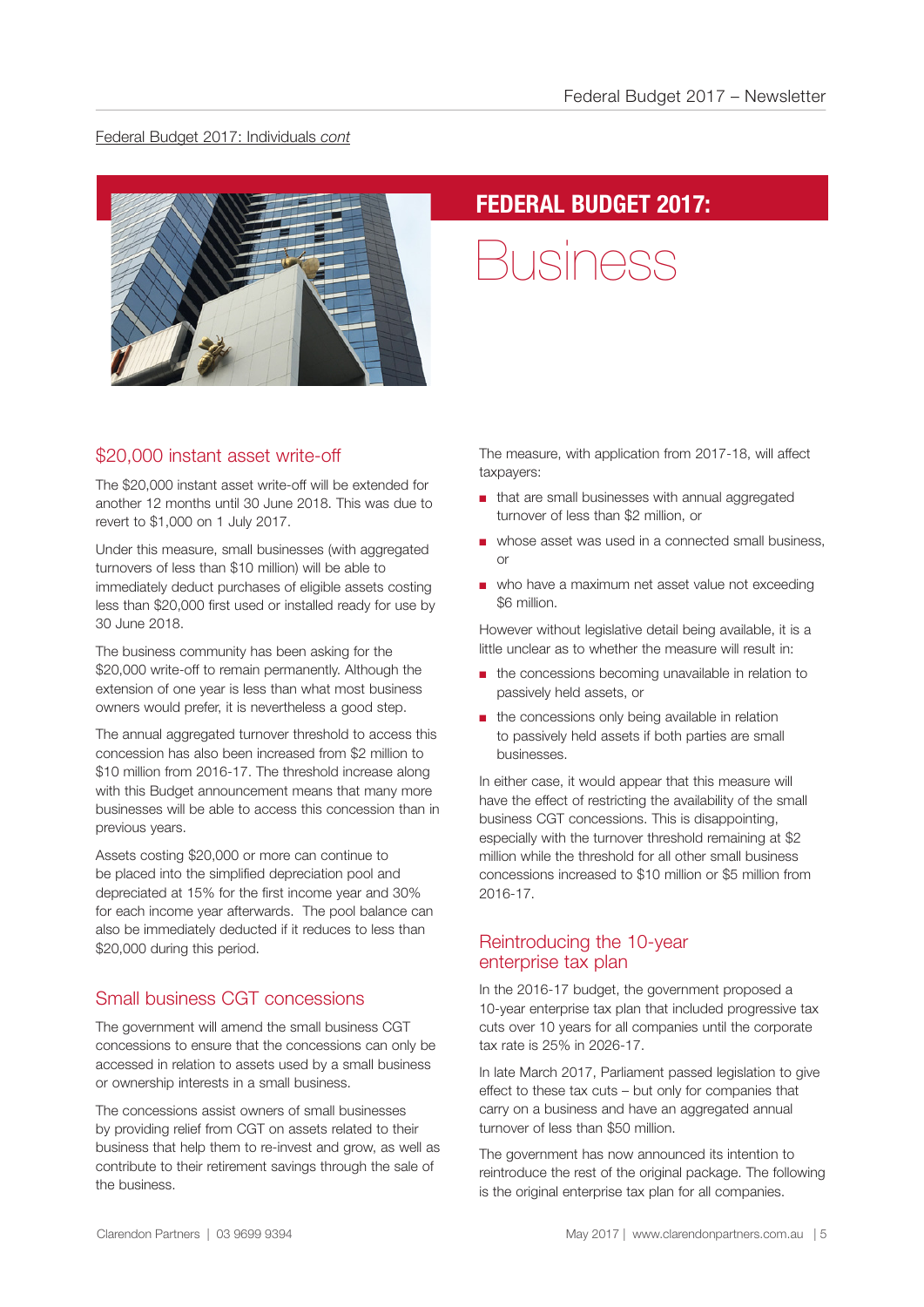#### Federal Budget 2017: Business *cont*

#### From 2016-17 to 2022-23

The initial 27.5% rate will be implemented progressively from 2016-17 to 2022-23 based on the company's annual aggregated turnover:

| Annual aggregated<br>turnover threshold | Income year in which<br>the 27.5% rate applies |
|-----------------------------------------|------------------------------------------------|
| Less than \$10 million                  | 2016-17                                        |
| \$25 million                            | 2017-18                                        |
| \$50 million                            | 2018-19                                        |
| \$100 million                           | $2019 - 20$                                    |
| \$250 million                           | 2020-21                                        |
| \$500 million                           | 2021-22                                        |
| billion                                 | 2022-23                                        |

#### From 2023-24 to 2026-27

Once all companies are at a rate of 27.5%, the rate will be progressively be reduced to 25% in 2026-27:

| Income year       | Tax rate |
|-------------------|----------|
| 2022-23 & 2023-24 | 27.5%    |
| 2024-25           | 27%      |
| 2025-26           | 26%      |
| 2026-27           | 25%      |

The government will try again to pass the corporate tax cuts for companies of all sizes. Given the reluctance by the current Senate and its amendments to the original package before it was passed for companies of less than \$50 million aggregated turnover, it would be unlikely that the tax cuts for larger companies will be passed anytime soon – unless the Government can offer a sweetener to dissenting Senators.



#### First Home Super Saver Scheme

Voluntary contributions to superannuation made by first home buyers from 1 July 2017 are going to be accessible for the purpose of a first home deposit. These voluntary contributions along with associated deemed earnings can be withdrawn. Withdrawals under the scheme are allowed from 1 July 2018.

The First Home Super Saver Scheme sets the limit on the amount of voluntary contributions that can be withdrawn for the purpose of a first home deposit – up to \$15,000 per financial year and \$30,000 in total over the taxpayer's lifetime. Both members of a couple can take advantage of this measure to buy their first home together.

### **FEDERAL BUDGET 2017:**

# Superannuation

The proposal affects taxpayers who will purchase their first home and have made *voluntary* contributions of any type:

- non-concessional contributions
- **•** personal concessional contributions, and
- **salary sacrificed contributions.**

Note that mandatory employer contributions (currently at 9.5%) are not voluntary, and neither are contributions made under enterprise bargaining and similar agreements.

Note that this scheme does not allow any additional contributions to be made over and above the existing contribution caps.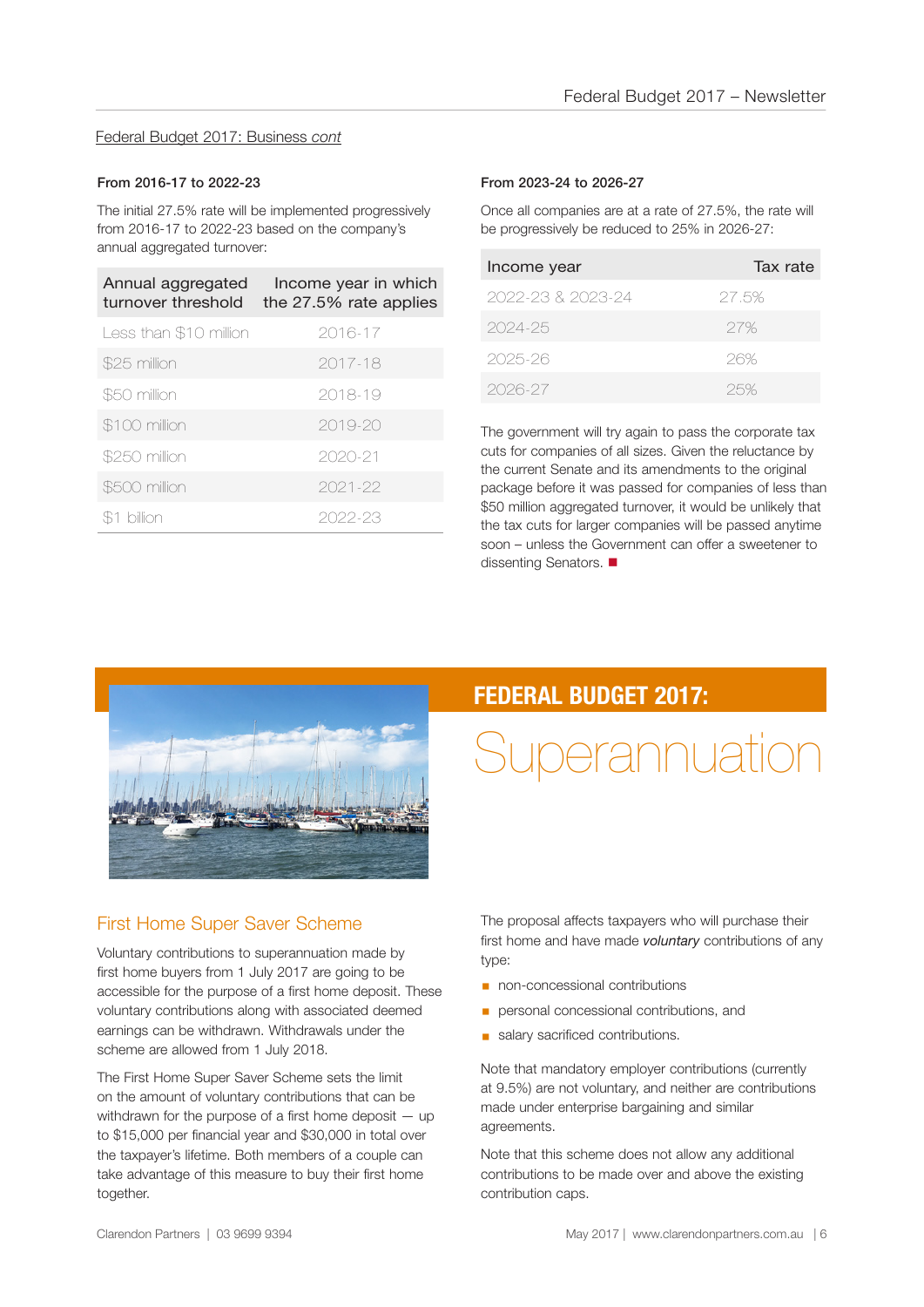#### Federal Budget 2017: Superannuation *cont*

Concessional contributions and deemed earnings that are withdrawn will be taxed at marginal rates less a 30% offset. Non-concessional contributions withdrawn under the scheme will not be taxed but the deemed earnings on these contributions will be subject to tax at marginal rates less a 30% offset.

Voluntary superannuation contributions made from 1 July 2017 will be eligible for this measure. Withdrawals will be allowed from 1 July 2018.

The amount of deemed earnings that can be released together with voluntary contributions will be calculated using a deemed rate of return based on the 90-day Bank Bill rate plus 3%. The rate for the June 2017 quarter, for example, is 4.78%.

The withdrawn amounts under the scheme will not affect social security benefits, such as the Family Tax Benefit, HECS/HELP or other benefits.

The measure essentially provides a concessionally taxed environment for saving of funds to be used for a first home deposit. Rather than saving for the first home from personal income taxed at 32.5% or 37%, taxpayers will be able to salary sacrifice their income into superannuation to be taxed at 15%.

For instance, a taxpayer on a 37% marginal income tax rate saves \$2,200 in tax by salary sacrificing \$10,000. Upon withdrawal for the first home deposit, this taxpayer will need to pay \$700 in tax (after the 30% offset) on the amount withdrawn. Therefore, the net benefit is \$1,500 compared to a situation when the deposit is saved using only after-tax dollars.

The cap for non-concessional contributions for the 2017-18 financial year is \$100,000. Only superannuation members with a total superannuation balance of less than \$1.6 million as on 30 June 2017 are able to make any non-concessional contributions in the 2017-18 income year. Non-concessional contributions are not taxed in the superannuation fund.

The cap for concessional contributions for 2017-18 is \$25,000. Individual taxpayers are able to deduct concessional contributions they made for themselves. This deduction however, cannot result in a tax loss for the year. Concessional contributions form part of taxable income of the superannuation fund that is subject to a 15% income tax rate.



*Michelle earns \$60,000 a year and wants to buy her first home. Using a salary sacrifice arrangement established on 1 July 2017, she annually directs \$10,000 of pre-tax income into her superannuation account, increasing her balance by \$8,500 after the contributions tax of 15% has been paid by her fund.*

*After three years, she is able to withdraw \$27,380 of contributions and deemed earnings on those contributions:* 

*3 years of \$10,000 salary sacrificed contributions after contributions tax of 15% (\$8,500 x 3) ...............................\$25,500*

#### *plus*

*deemed earnings on the above amount accrued over three years (at a rate of 90-day Bank Bill rate plus 3%) .................\$1,880*

*Michelle's withdrawal is taxed at her marginal rate (including Medicare levy) less a 30% offset.* 

*After paying \$1,620 of withdrawal tax she has \$25,760 that she can use for her deposit. Michelle has saved around \$6,240 more for a deposit than if she had saved in a standard deposit account.*

*Michelle's partner Nick has the same income and also salary sacrifices \$10,000 annually to superannuation over the same period. Together they have \$51,520 that they can put towards a deposit, \$12,480 more than if they had saved in a standard deposit account.*

#### Superannuation contributions from proceeds of downsizing

The government will allow a person aged 65 or over to make a non-concessional contribution of up to \$300,000 from the proceeds of selling their home (which they are to have owned for 10 years or more). Such contributions will be exempt from:

- the non-concessional contributions cap and \$1.6 million total superannuation balance test
- the work test
- $\blacksquare$  the age test.

Therefore, taxpayers with a total superannuation balance in excess of the general transfer balance cap, set at \$1.6 million for 2017-18, as well as those over 65 and not working, and those aged over 75, will be able to make the proposed "downsizing" contribution of \$300,000.